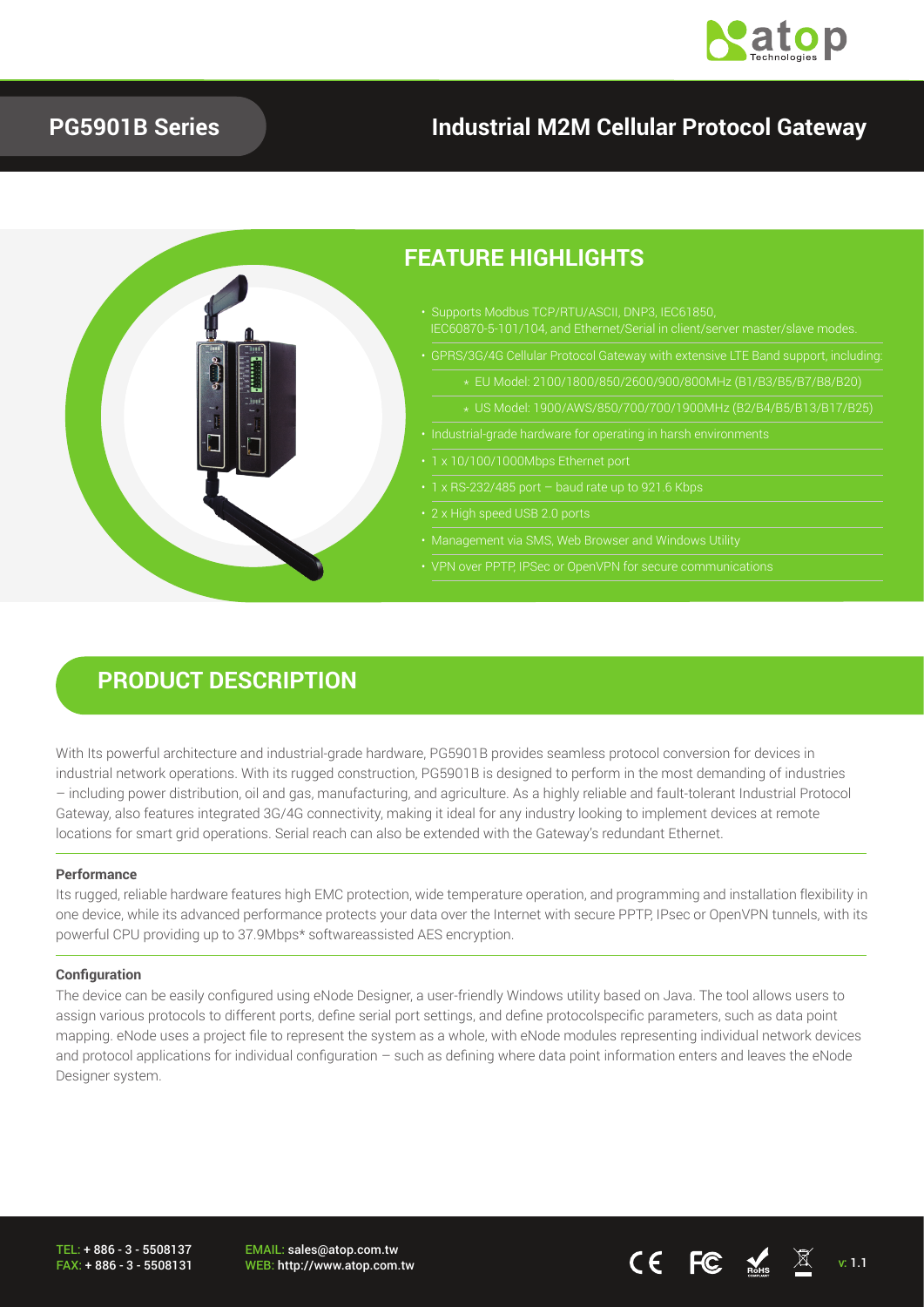

### **APPLICATION**

#### **Features**

The protocol gateway's embedded protocol stacks allow

- Seamless conversion
- Exception/error Management
- Unsolicited event management for the protocols requiring them (such as DNP3)
- High performance
- Low cost

#### **General Architecture**



TEL: + 886 - 3 - 5508137 FAX: + 886 - 3 - 5508131 EMAIL: sales@atop.com.tw **EWALE:** Sales water com.tw v: 1.1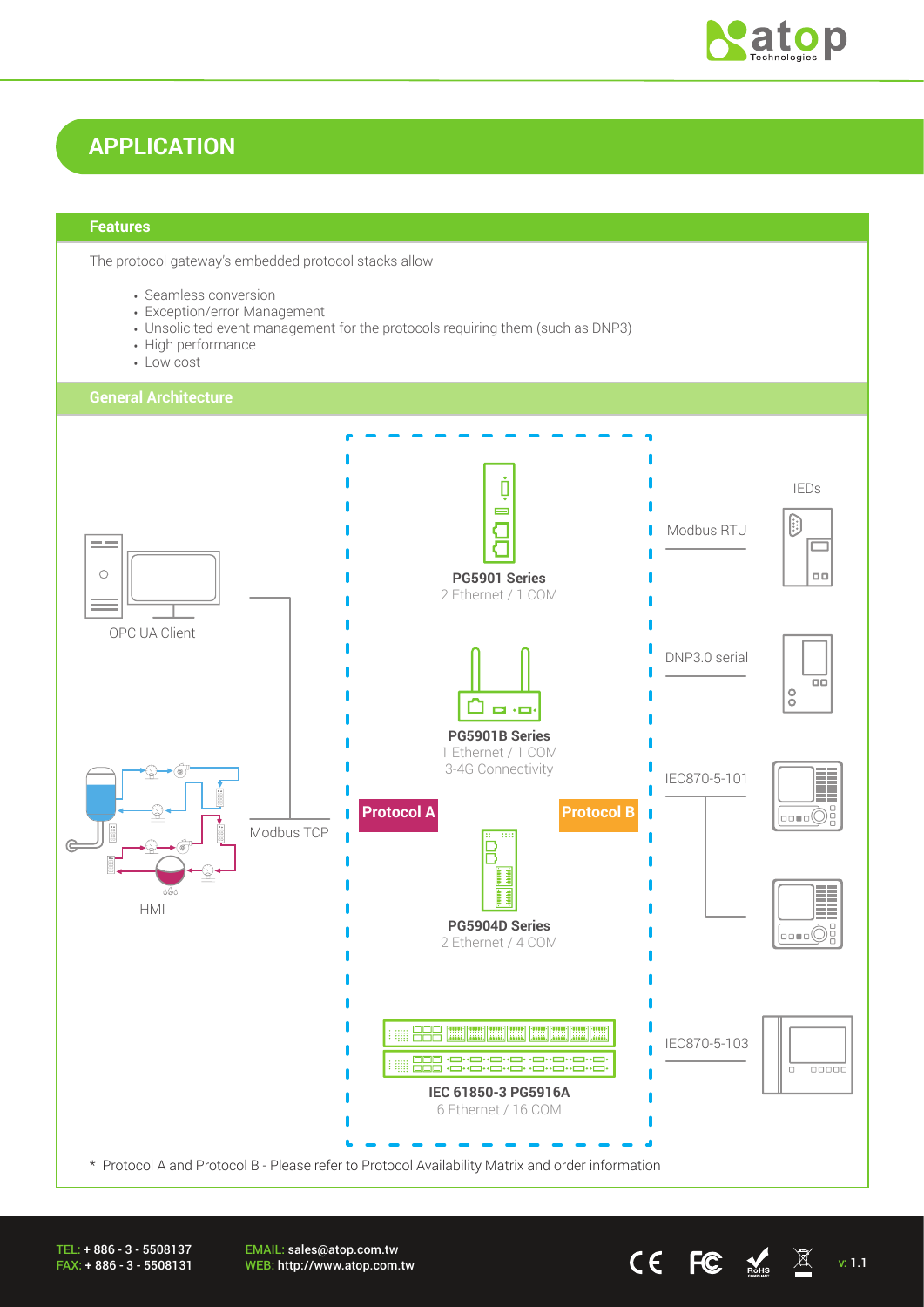



In this example, a Modbus Serial HMI is easily connected to a DNP3 IED through Atop's Protocol Gateway. The host HMI's role is a Modbus Serial Master while the end-device to be accessed is a DNP3.0 Ethernet Server Slave. To the host HMI, Atop's Protocol Gateway acts seamlessly as a Modbus Serial Slave, answering the polling commands and write commands that come from the by using a virtual Modbus ID. Simultaneously, Atop's Protocol Gateway acts as a DNP3 Ethernet Client to any end-device whose DNP3 address is mapped to the virtual Modbus ID that the HMI is accessing.

#### **WARNING**

All gateway functions listed in the datasheet refer to the "Gateway" role, and not which "host" or "slave" the gateway is connected to. The SKU shown in this example is "MBSS-DNEC" (Modbus Serial Slave to DNP3.0 Ethernet Client).

### **PROTOCOL AVAILABILITY**

| <b>Protocol Availability Matrix for PG5901 Series</b> |                  |                        |                  |            |                     |           |                      |
|-------------------------------------------------------|------------------|------------------------|------------------|------------|---------------------|-----------|----------------------|
| <b>Protocol B</b>                                     |                  | <b>Protocol A</b>      |                  |            |                     |           |                      |
|                                                       |                  | <b>Ethernet Server</b> |                  |            | <b>Serial Slave</b> |           |                      |
|                                                       |                  | IEC 61850              | DNP3             | Modbus TCP | IEC 60870-5-<br>104 | DNP3      | Modbus RTU/<br>ASCII |
|                                                       | IEC 61850        | n/a                    | DNES-50EC        | MBES-50EC  | 04ES-50EC           | DNSS-50EC | MBSS-50EC            |
| Ethernet<br>Client                                    | DNP3             | 50ES-DNEC              | n/a              | MBES-DNEC  | 04ES-DNEC           | DNSS-DNEC | MBSS-DNEC            |
|                                                       | Modbus TCP       | 50ES-MBEC              | DNES-MBEC        | n/a        | 04ES-MBEC           | DNSS-MBEC | n/a                  |
|                                                       | IEC 60870-5-104  | 50ES-04EC              | DNES-04EC        | MBES-04EC  | n/a                 | DNSS-04EC | MBSS-04EC            |
| <b>Master</b><br>Serial                               | DNP3             | 50ES-DNSM              | <b>DNES-DNSM</b> | MBES-DNSM  | 04ES-DNSM           | n/a       | n/a                  |
|                                                       | Modbus RTU/ASCII | 50ES-MBSM              | DNES-MBSM        | n/a        | 04ES-MBSM           | n/a       | n/a                  |
|                                                       | IEC 60870-5-101  | 50ES-01SM              | DNES-01SM        | MBES-01SM  | 04ES-01SM           | n/a       | n/a                  |
|                                                       | IEC 60870-5-103  | 50ES-03SM              | DNES-03SM        | MBES-03SM  | 04ES-03SM           | n/a       | n/a                  |

TEL: + 886 - 3 - 5508137 FAX: + 886 - 3 - 5508131 EMAIL: sales@atop.com.tw EWAIL. Sales@atop.com.tw<br>WEB: http://www.atop.com.tw v: 1.1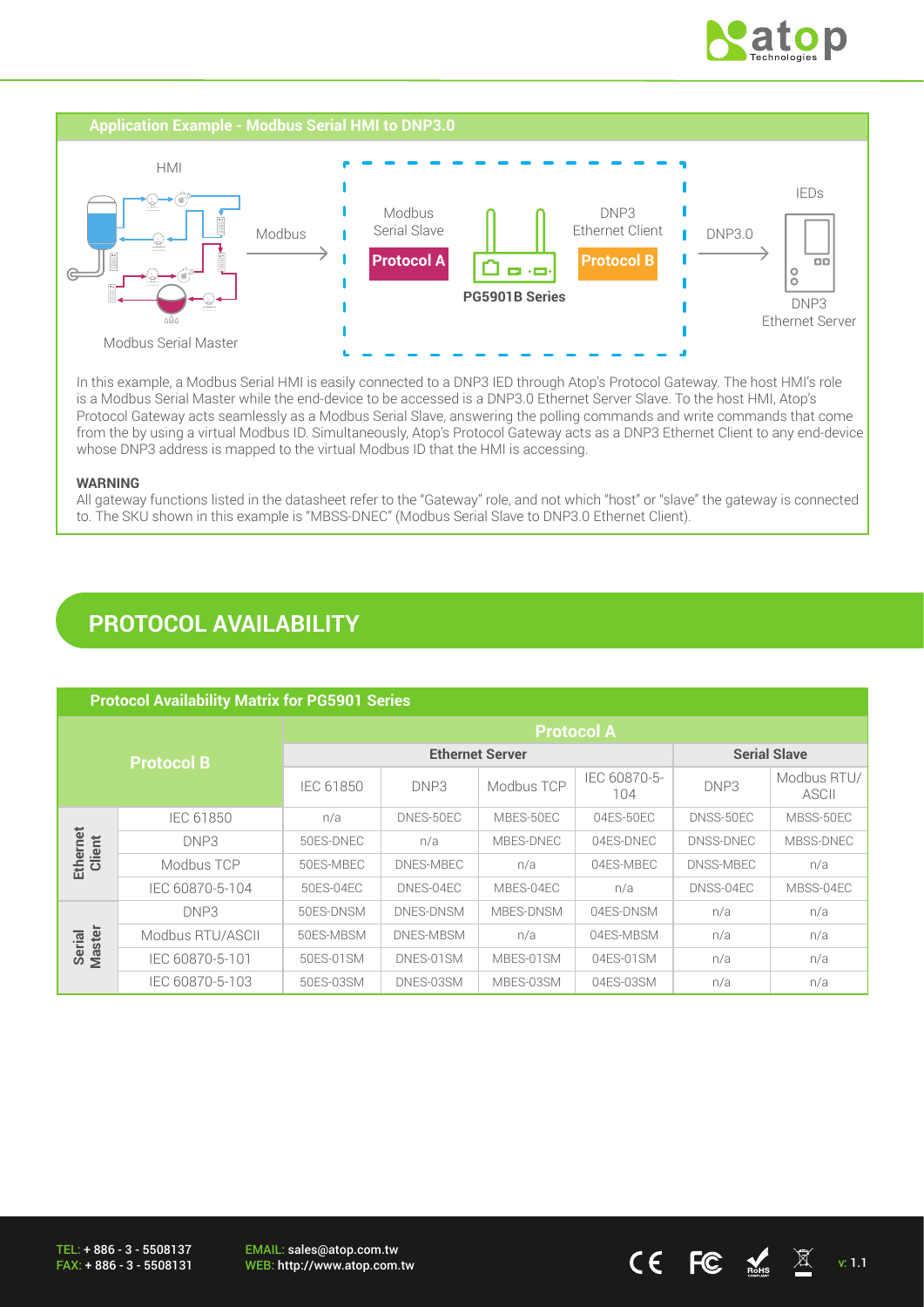

# **PROTOCOL SPECIFICATION**

| <b>IEC61850 Server/ Client</b>        |                                                                                                                                                                                                                                                                                                                                                                                                                       |
|---------------------------------------|-----------------------------------------------------------------------------------------------------------------------------------------------------------------------------------------------------------------------------------------------------------------------------------------------------------------------------------------------------------------------------------------------------------------------|
| <b>Supported Functions</b>            | • Generic access to the data (Read, Write)<br>• Clock Synchronization<br>• 8 Logical Devices per Port<br>• GOOSE (Generic Object Oriented Substation Event)<br>$-$ a GOOSE message will be generated by the gateway automatically upon event(*)<br>• (*) Being other protocols not Real-Time, there is no quarantee that GOOSE message<br>is generated within 1 ms from the event itelf.                              |
| Supported Control<br>Type of commands | • Direct-with-Normal-Security Select Before Operate (SBO)-with-Normal-Security<br>• Direct-with-Enhanced Security Select Before Operate (SBO)-with-Enhanced-Security                                                                                                                                                                                                                                                  |
| Implemented<br>Protocol Subsets       | • IEC 61850-6 (Substation Configuration Language Description: SCL)<br>• IEC 61850-7-1 (Principles and Models)<br>• IEC 61850-7-2 (Abstract Communication Service<br>· Interface: ACSI<br>• IEC 61850-7-3 (Common Data Classes: CDC)<br>• IEC 61850-7-4 (Logical Nodes and data Object Classes)<br>• IEC 61850-8-1 (Mapping to Manufacturing Message Specification: MMS)<br>• Edition 1 & Edition 2 are both Supported |

| <b>DNP3 Server/ Client/ Master/ Slave</b> |                                                                                                                                                                                                                                                                                                                                                                                       |  |  |
|-------------------------------------------|---------------------------------------------------------------------------------------------------------------------------------------------------------------------------------------------------------------------------------------------------------------------------------------------------------------------------------------------------------------------------------------|--|--|
| <b>General Specifications</b>             | • Serial Mode or Ethernet with TCP or UDP Mode<br>• Server side supports serving up to 5 client in TCP Mode<br>• Client side in a single RS-485 port, supports connecting up to 16 IEDs<br>• Client side supports connecting up to 16 IEDs<br>• Maximum Fragment size 2048 octets<br>• Protocol implementation with configurable parameters conforms to IEEE Std<br>1815-2012 level 2 |  |  |
| <b>Supported Functions</b>                | • Time Synchronization generic access to the data (Read, Write)<br>• Commands with or without preselection (Select, Operate, Direct Operate)<br>• Transmission of time-tagged events<br>• Counter management (Immediate Freeze, Freeze and Clear)<br>· Self-address                                                                                                                   |  |  |
| Supported DNP3<br>Object Library          | • Binary Inputs up to 8000 pts<br>• Binary Outputs up to 2000 pts<br>• Double Inputs up to 4000 pts<br>• Analog Inputs up to 250 pts<br>• Analog Outputs up to 250 pts<br>• Counters up to 250 pts                                                                                                                                                                                    |  |  |

| <b>Modbus Server/ Client/ Master/ Slave</b> |                                                                                                                                                                                                                                                                                                                                                                                      |  |  |
|---------------------------------------------|--------------------------------------------------------------------------------------------------------------------------------------------------------------------------------------------------------------------------------------------------------------------------------------------------------------------------------------------------------------------------------------|--|--|
| <b>General Specifications</b>               | • Support Modbus RTU and ASCII in Serial mode<br>• Support Modbus in TCP mode<br>• For Modbus Client in TCP mode, support connecting up to 64 Modbus servers<br>• For Modbus Server in TCP mode, support serving up to 64 Modbus clients<br>· Support maximum number of data points in read direction: 8000 pts<br>· Support maximum number of commands in write direction: 4000 pts |  |  |

TEL: + 886 - 3 - 5508137 FAX: + 886 - 3 - 5508131

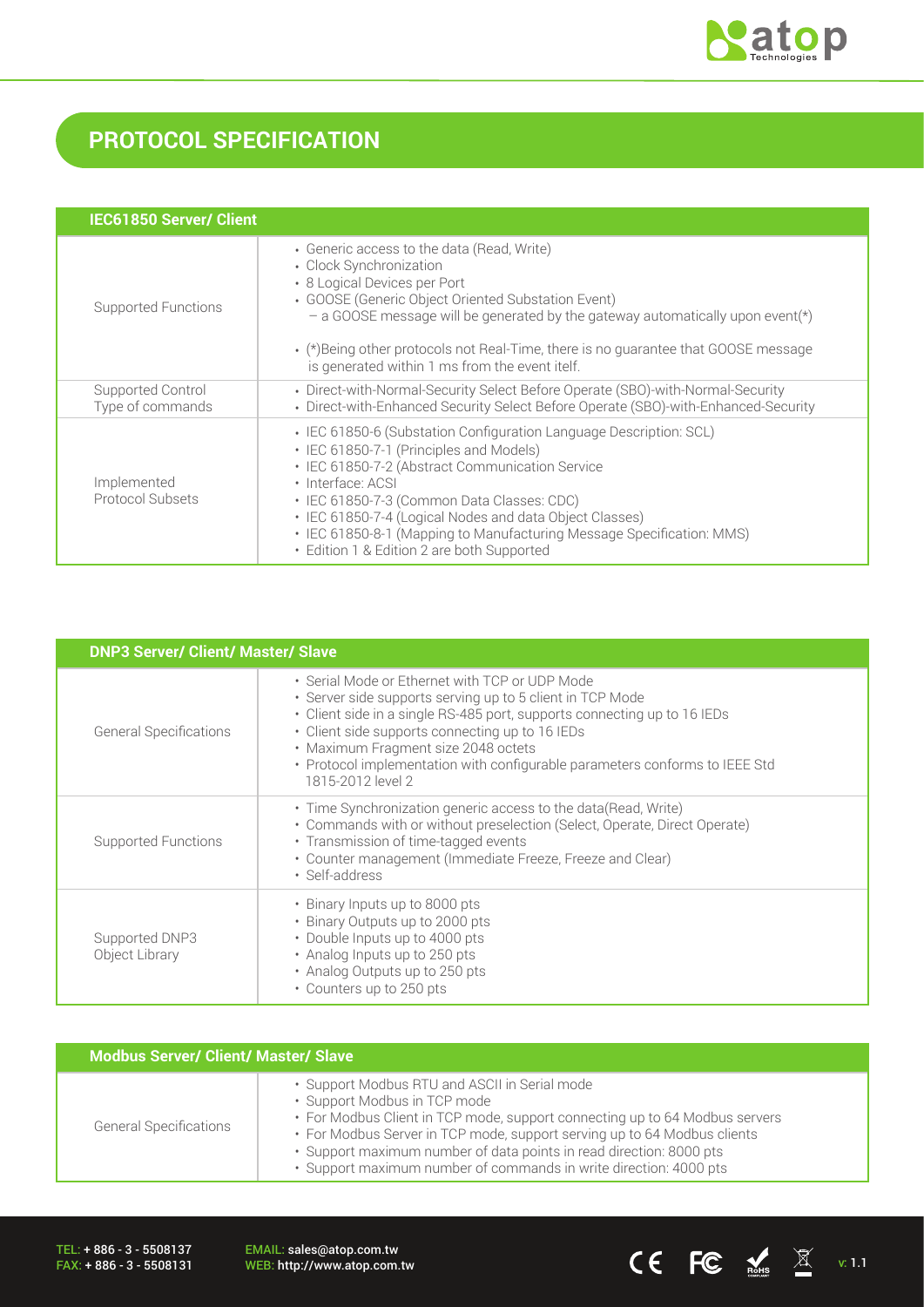

CE FC  $\underset{\text{NHS}}{\blacktriangle}$   $\mathbb{X}$  v: 1.1

| Supported<br><b>Function Codes</b>  | 1: Read Coils<br>2: Read Discrete Inputs<br>3: Read Holding Registers<br>4: Read Input Registers<br>5: Write Single Coil<br>6: Write Single Register<br>15: Write Multiple Coils<br>16: Write Multiple Registers<br>43/14: Read Device Identification (server side only) |
|-------------------------------------|--------------------------------------------------------------------------------------------------------------------------------------------------------------------------------------------------------------------------------------------------------------------------|
| Supported<br><b>Exception Codes</b> | 1: illegal function<br>2: illegal data address<br>3: illegal data value<br>4: server device failure<br>6: server device busy                                                                                                                                             |

| <b>IEC 60870-5-101 Master/ Slave</b> |                                                                                                                                                                                                                                                                                                                                                                                                                                                                                          |  |  |
|--------------------------------------|------------------------------------------------------------------------------------------------------------------------------------------------------------------------------------------------------------------------------------------------------------------------------------------------------------------------------------------------------------------------------------------------------------------------------------------------------------------------------------------|--|--|
| <b>General Specifications</b>        | • Protocol implementation with configurable parameters conforms to the IEC 60870-5-101<br>edition 2 specification<br>• Process Information in Monitor and Control Direction<br>• Balanced and Unbalanced Modes<br>• CP24Time2a or CP56Time2a timestamp for monitor direction report                                                                                                                                                                                                      |  |  |
| Supported Functions                  | • Station Initialization<br>• Interrogation<br>· Read Procedure<br>• Cyclic Data and Spontaneous Transmission (Slave Side only)<br>• Clock Synchronization<br>• Transmission of Integrated Totals<br>• Direct and SBO command                                                                                                                                                                                                                                                            |  |  |
| Supported Data Types                 | • Monitors Points:<br>Each supports up to 1000 pts: Single Point, Double Point, Step Position, Bit String,<br>Measured with Normalized Value, Measured with Scaled Value, Measured Short Floating<br>Point Value, Integrated Totals<br>• Control Points:<br>Each supports up to 500 pts: Single Command, Double Command, Regulating Step<br>Command, Set Point Command with Normalized Value, Set Point Command with Scaled<br>Value, Set Point Command Short Floating Point, Bit string |  |  |

| IEC 60870-5-103 Master/ Slave |                                                                                                                                                                                                                                                               |  |  |
|-------------------------------|---------------------------------------------------------------------------------------------------------------------------------------------------------------------------------------------------------------------------------------------------------------|--|--|
| <b>General Specifications</b> | • Protocol implementation with configurable parameters conforms to the<br>IEC 60870-5-103:1997<br>• Master supports connecting up to 16 IEDs<br>• Process Information in Monitor and Control Direction<br>• Unbalanced Modes                                  |  |  |
| Supported Functions           | • Station Initialization, Supports reset FCB and CU<br>• General Interrogation<br>• Clock Synchronization<br>• Command Transmission<br>• Test Mode<br>• Blocking of Monitor Direction                                                                         |  |  |
| Supported Information         | • Monitor direction:<br>* Status indications in monitor direction: from <16> to <30><br>$\star$ Supervision indications in monitor direction: <32>, <33>, from <35> to < 39>, <46>, <47><br>* Earth fault indications in monitor direction: from <48> to <52> |  |  |

TEL: + 886 - 3 - 5508137 FAX: + 886 - 3 - 5508131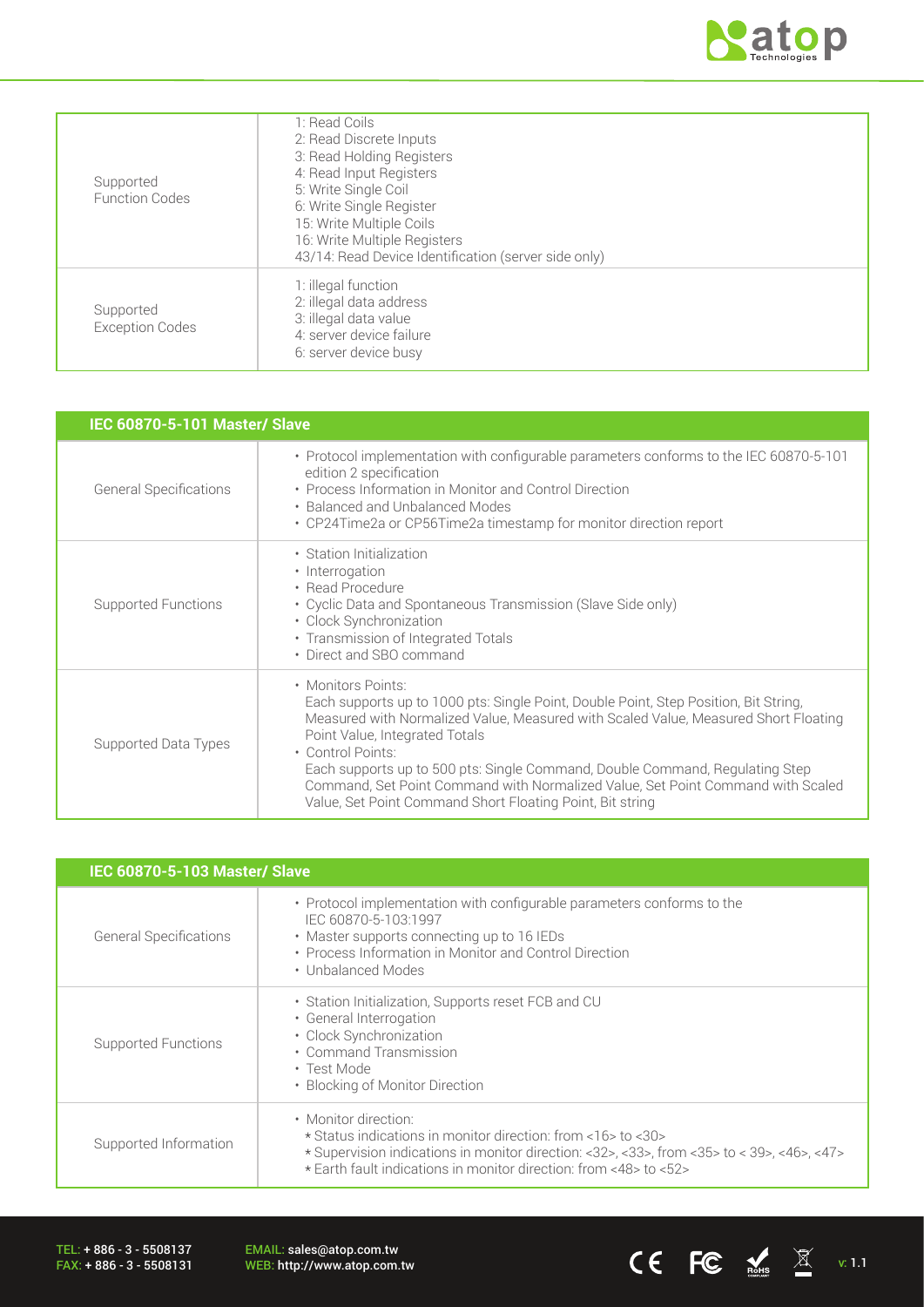

| Supported Information | * Fault indications in monitor direction: from <64> to <93><br>* Auto-reclosure indications in monitor direction: from <128> to <130><br>* Measurands in monitor direction: from <144> to <148> |  |
|-----------------------|-------------------------------------------------------------------------------------------------------------------------------------------------------------------------------------------------|--|
|                       | • Control direction:<br>General commands in control direction: from $<$ 16 $>$ to $<$ 19 $>$ , from $<$ 23 $>$ to $<$ 26 $>$                                                                    |  |

| IEC 60870-5-104 Server/ Client |                                                                                                                                                                                                                                                                                                                                                                                                                                                                                                                                                                                 |  |  |  |
|--------------------------------|---------------------------------------------------------------------------------------------------------------------------------------------------------------------------------------------------------------------------------------------------------------------------------------------------------------------------------------------------------------------------------------------------------------------------------------------------------------------------------------------------------------------------------------------------------------------------------|--|--|--|
| <b>General Specifications</b>  | · Server side supports serving up to 5 client<br>· Client side supports connecting up to 10 IEDs<br>• Protocol implementation with configurable parameters conforms to the<br>IEC 60870-5-104 specification edition 2<br>• Process Information in Monitor and Control Direction<br>• CP56Time2a timestamp for Control Commands                                                                                                                                                                                                                                                  |  |  |  |
| Supported Functions            | • Station Initialization<br>• Interrogation<br>• Read Procedure (Server side only)<br>• Cyclic Data and Spontaneous Transmission (Server side only)<br>• Clock Synchronization<br>• Transmission of Integrated Totals<br>• Direct and SBO command                                                                                                                                                                                                                                                                                                                               |  |  |  |
| Supported Data Types           | • Monitors Points:<br>Each supports maximum 1000 pts: Single Point, Double Point, Step Position, Bit String,<br>Measured with Normalized Value, Measured with Scaled Value, Measured Short Floating<br>Points Value, Integrated Totals.<br>• Control Points:<br>Each supports maximum 500 pts: Single Command, Double Command, Regulating Step<br>Command, Set Point Command with Normalized Value, Set Point Command with Scaled<br>Value, Set Point Command Short Floating Point, Bitstring.<br>• Event Logging (Server Side only) Universal Event Buffer up to 20,000 Events |  |  |  |

# **SPECIFICATION**

| <b>Specifications</b> |                                                                                                                                                                                                                                                                                                                        |
|-----------------------|------------------------------------------------------------------------------------------------------------------------------------------------------------------------------------------------------------------------------------------------------------------------------------------------------------------------|
| Standard              | GSM/ GPRS/ EDGE/ UMTS/ HSPA+/ SCDMA/ LTE                                                                                                                                                                                                                                                                               |
| <b>Band Options</b>   | EU version:<br>- FDD LTE: 2100/1800/850/2600/900/800MHz(B1/B3/B5/B7/B8/B20)<br>- TDD LTE: 2600/2300/2500MHz(B38/B40/B41)<br>- WCDMA: 2100/850/900MHz (B1/B5/B8)<br>- GSM: 900/1800<br>US version:<br>- UMTS: 1900/1700/850/700/700bMHz(B2/B4/B5/B12/B17)<br>- WCDMA: 1900/1700/850MHz (B2/B4/B5)<br>- GSM: 850/1900MHz |

TEL: + 886 - 3 - 5508137 FAX: + 886 - 3 - 5508131

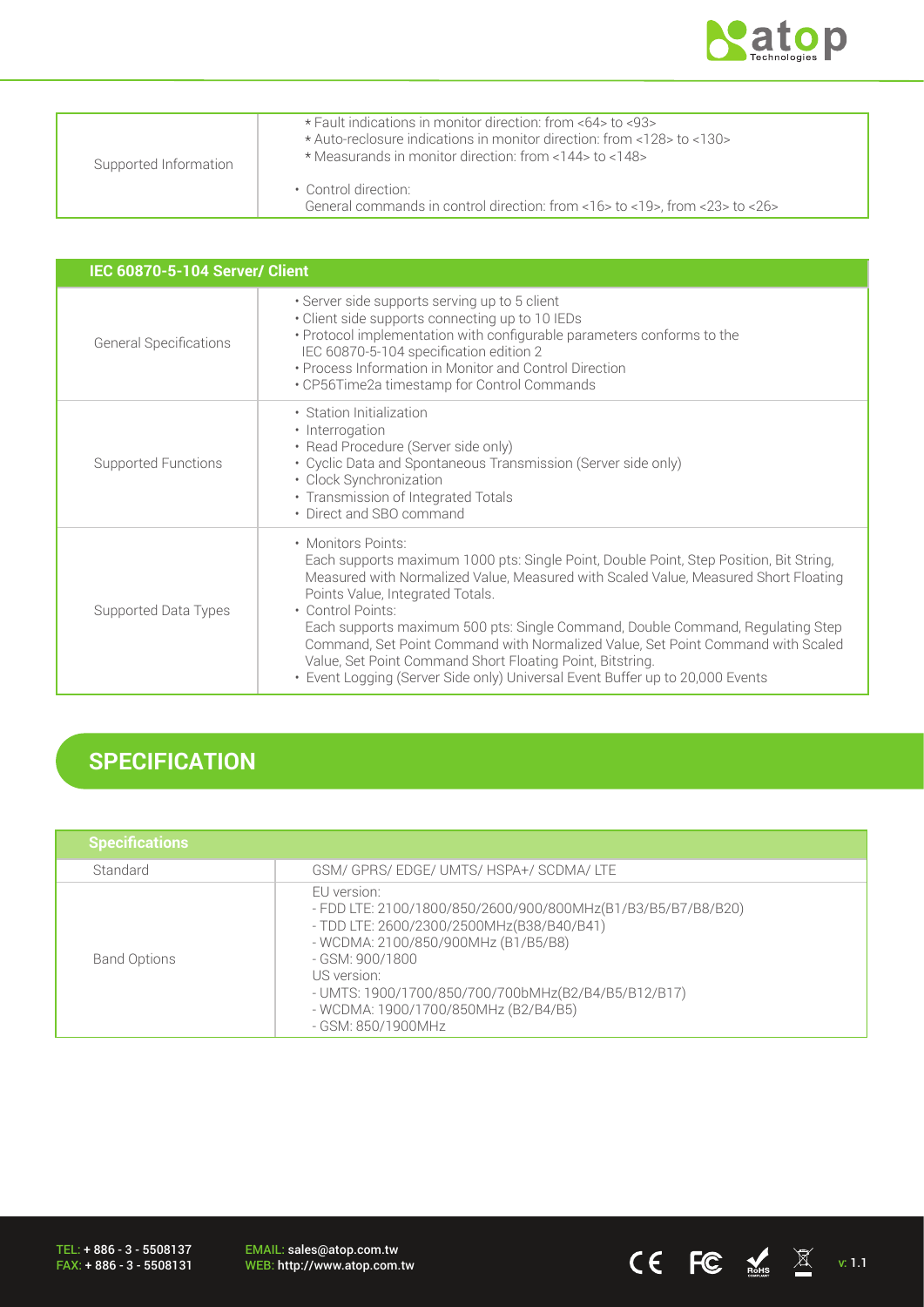

CE FC  $\underset{\text{NHS}}{\blacktriangle}$   $\mathbb{X}$  v: 1.1

| Maximum 4G throughput                                 | EU version:<br>- LTE-FDD Max 150Mbps (DOWNLINK), Max 50Mbps (UPLINK)<br>- LTE-TDD Max 130Mbps (DOWNLINK), Max 35Mbps (UPLINK)<br>- DC-HSPA+ Max 42Mbps (DOWNLINK), Max 5.76Mbps(UPLINK)<br>- UMTS Max 384Kbps(DOWNLINK), Max 384Kbps(UPLINK)<br>- TD-SCDMA Max 4.2Mbps (DOWNLINK), Max 2.2Mbps (UPLINK)<br>- EDGE Max.236.8 Kbps (DOWNLINK), Max.236.8 Kbps (UPLINK)<br>- GPRS Max.85.6 Kbps (DOWNLINK), Max 85.6 Kbps (UPLINK)<br>US version:<br>- LTE-FDD Max 100Mbps (DOWNLINK), Max 50Mbps (UPLINK)<br>- LTE-TDD Max 61Mbps (DOWNLINK) Max 18Mbps (UPLINK)<br>- DC-HSPA+ Max 42Mbps (DOWNLINK) Max 5.76Mbps (UPLINK)<br>- UMTS Max 384Kbps(DOWNLINK) Max 384Kbps(UPLINK)<br>- TD-SCDMA Max 4.2Mbps(DOWNLINK) Max 2.2Mbps(UPLINK)<br>- EDGE Max.236.8 Kbps (DOWNLINK)/ Max.236.8 Kbps (UPLINK)<br>- GPRS Max.85.6 Kbps (DOWNLINK)/ Max.85.6 Kbps (UPLINK) |
|-------------------------------------------------------|--------------------------------------------------------------------------------------------------------------------------------------------------------------------------------------------------------------------------------------------------------------------------------------------------------------------------------------------------------------------------------------------------------------------------------------------------------------------------------------------------------------------------------------------------------------------------------------------------------------------------------------------------------------------------------------------------------------------------------------------------------------------------------------------------------------------------------------------------------------|
| <b>Network Interface</b>                              |                                                                                                                                                                                                                                                                                                                                                                                                                                                                                                                                                                                                                                                                                                                                                                                                                                                              |
| <b>Ethernet Port</b>                                  | 1x 10/100/1000BASE-TX RJ-45                                                                                                                                                                                                                                                                                                                                                                                                                                                                                                                                                                                                                                                                                                                                                                                                                                  |
| Compliance                                            | IEEE 802.3 10BASE-T<br>IEEE 802.3u for 100BASE-T(X)<br>IEEE 802.3ab for 1000BASE-T                                                                                                                                                                                                                                                                                                                                                                                                                                                                                                                                                                                                                                                                                                                                                                           |
| <b>Serial Interface</b>                               |                                                                                                                                                                                                                                                                                                                                                                                                                                                                                                                                                                                                                                                                                                                                                                                                                                                              |
| Connector                                             | 14-Pin 5.08mm Terminal Block (integrated with DI/DOs) or D-Sub9 connector                                                                                                                                                                                                                                                                                                                                                                                                                                                                                                                                                                                                                                                                                                                                                                                    |
| Port                                                  | 1 or 2 (IO model only)                                                                                                                                                                                                                                                                                                                                                                                                                                                                                                                                                                                                                                                                                                                                                                                                                                       |
| Mode                                                  | 1 port RS-232/485 (2-wire) software selectable<br>1 port RS-232 (IO model only)                                                                                                                                                                                                                                                                                                                                                                                                                                                                                                                                                                                                                                                                                                                                                                              |
| <b>Baud Rate</b>                                      | 1,200~921,600 bps                                                                                                                                                                                                                                                                                                                                                                                                                                                                                                                                                                                                                                                                                                                                                                                                                                            |
| Parity                                                | None, Odd, Even, Space, Mark                                                                                                                                                                                                                                                                                                                                                                                                                                                                                                                                                                                                                                                                                                                                                                                                                                 |
| Data Bits                                             | 7,8                                                                                                                                                                                                                                                                                                                                                                                                                                                                                                                                                                                                                                                                                                                                                                                                                                                          |
| Stop Bits                                             | 1, 2                                                                                                                                                                                                                                                                                                                                                                                                                                                                                                                                                                                                                                                                                                                                                                                                                                                         |
| Flow Control                                          | None, Xon/Xoff, RTS/CTS (RS-232 only)                                                                                                                                                                                                                                                                                                                                                                                                                                                                                                                                                                                                                                                                                                                                                                                                                        |
| <b>USB Interface</b>                                  |                                                                                                                                                                                                                                                                                                                                                                                                                                                                                                                                                                                                                                                                                                                                                                                                                                                              |
| Speed                                                 | <b>USB 2.0</b>                                                                                                                                                                                                                                                                                                                                                                                                                                                                                                                                                                                                                                                                                                                                                                                                                                               |
| Connector                                             | USB A Type *2                                                                                                                                                                                                                                                                                                                                                                                                                                                                                                                                                                                                                                                                                                                                                                                                                                                |
| DI/DO Interface (IO model only)                       |                                                                                                                                                                                                                                                                                                                                                                                                                                                                                                                                                                                                                                                                                                                                                                                                                                                              |
| DI                                                    | 2 channels photo coupler isolated digital input                                                                                                                                                                                                                                                                                                                                                                                                                                                                                                                                                                                                                                                                                                                                                                                                              |
| DO                                                    | 2 channels digital output. N.O.(2A@24VDC)                                                                                                                                                                                                                                                                                                                                                                                                                                                                                                                                                                                                                                                                                                                                                                                                                    |
| <b>Internal Battery function (Battery model only)</b> |                                                                                                                                                                                                                                                                                                                                                                                                                                                                                                                                                                                                                                                                                                                                                                                                                                                              |
| <b>Battery function</b>                               | Provide normal operation at least 10 seconds after power failure function                                                                                                                                                                                                                                                                                                                                                                                                                                                                                                                                                                                                                                                                                                                                                                                    |
| <b>Power Characteristics</b>                          |                                                                                                                                                                                                                                                                                                                                                                                                                                                                                                                                                                                                                                                                                                                                                                                                                                                              |
| Connector                                             | 3-Pin 5.08mm Lockable Terminal Block                                                                                                                                                                                                                                                                                                                                                                                                                                                                                                                                                                                                                                                                                                                                                                                                                         |
| Input Voltage                                         | 9-48 VDC                                                                                                                                                                                                                                                                                                                                                                                                                                                                                                                                                                                                                                                                                                                                                                                                                                                     |
| Power Consumption                                     | 0.6A @ 12VDC                                                                                                                                                                                                                                                                                                                                                                                                                                                                                                                                                                                                                                                                                                                                                                                                                                                 |
| Power Redundancy                                      | USB DC 5V Power Input                                                                                                                                                                                                                                                                                                                                                                                                                                                                                                                                                                                                                                                                                                                                                                                                                                        |
| Reverse Polarity Protection                           | Yes                                                                                                                                                                                                                                                                                                                                                                                                                                                                                                                                                                                                                                                                                                                                                                                                                                                          |
| <b>Mechanicals</b>                                    |                                                                                                                                                                                                                                                                                                                                                                                                                                                                                                                                                                                                                                                                                                                                                                                                                                                              |
| Housing                                               | IP30 protection, metal housing                                                                                                                                                                                                                                                                                                                                                                                                                                                                                                                                                                                                                                                                                                                                                                                                                               |
| Dimensions ( $W \times H \times D$ )                  | 32mm x 122mm x 92mm                                                                                                                                                                                                                                                                                                                                                                                                                                                                                                                                                                                                                                                                                                                                                                                                                                          |
| Installation                                          | DIN-Rail or Wall-Mount (optional kit)                                                                                                                                                                                                                                                                                                                                                                                                                                                                                                                                                                                                                                                                                                                                                                                                                        |
| <b>Reset Button</b>                                   | Yes                                                                                                                                                                                                                                                                                                                                                                                                                                                                                                                                                                                                                                                                                                                                                                                                                                                          |
| Weight                                                | 400g                                                                                                                                                                                                                                                                                                                                                                                                                                                                                                                                                                                                                                                                                                                                                                                                                                                         |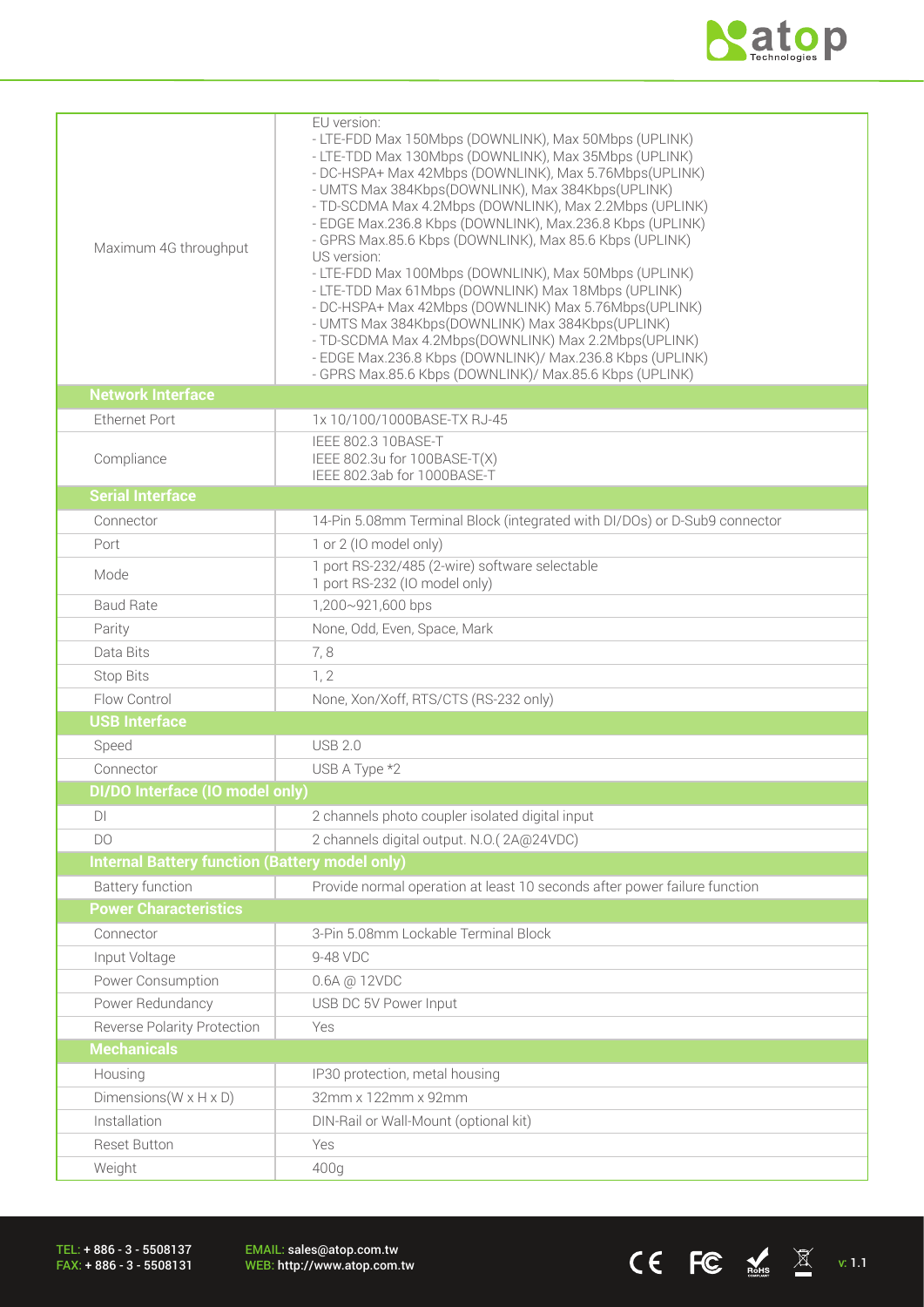

CE FC  $\underset{\text{meas}}{\blacktriangle}$   $\mathbb{X}$  v: 1.1

| <b>Environmental Limits</b> |                                                                                                                |
|-----------------------------|----------------------------------------------------------------------------------------------------------------|
| Operating Temperature       | $-40^{\circ}$ C ~ 70°C (-40°F ~ 158°F)                                                                         |
| Storage Temperature         | $-40^{\circ}$ C ~ 85°C (-40°F ~ 185°F)                                                                         |
| Ambient Relative Humidity   | $5 \sim 95\%$ RH, (non-condensing)                                                                             |
| <b>Software</b>             |                                                                                                                |
| Protocols                   | ARP, IPv4, ICMP, TCP, UDP, DHCP Client, NTP Client, SNMPv1/v2c/v3, HTTP, HTTPS,<br>RFC2217, RSTP, and SMTP/TLS |
| Additional features         | Remote SMS monitoring                                                                                          |
| Security                    | VPN through IPsec tunneling (max 10 tunnels), OpenVPN, and PPTP on cellular or LAN                             |
| Network                     | NAT                                                                                                            |

# **REGULATORY APPROVALS**

| <b>Regulatory Approvals</b> |                                                                                                                                                                |                                                             |                                                                                                  |              |
|-----------------------------|----------------------------------------------------------------------------------------------------------------------------------------------------------------|-------------------------------------------------------------|--------------------------------------------------------------------------------------------------|--------------|
| Safety                      | EN 60950-1, UL60950-1, IEC60950-1                                                                                                                              |                                                             |                                                                                                  |              |
| <b>EMC</b>                  | FCC Part 15, Subpart B, Class A<br>EN301489-19, EN301489-52, EN301908-1, EN303413, EN 55024, EN 55032, EN61000-6-4,<br>EN 61000-3-2, EN 61000-3-3, EN61000-6-2 |                                                             |                                                                                                  |              |
| <b>Test</b>                 |                                                                                                                                                                | Item                                                        | <b>Value</b>                                                                                     | <b>Level</b> |
| IEC 61000-4-2               | <b>ESD</b>                                                                                                                                                     | Contact Discharge<br>Air Discharge                          | ±8KV<br>±15KV                                                                                    | 4<br>4       |
| IEC 61000-4-3               | <b>RD</b>                                                                                                                                                      | 80-1000MHz                                                  | 10 V/m                                                                                           | 3            |
| IEC 61000-4-4               | EFT.                                                                                                                                                           | <b>AC Power Port</b><br>Signal Port                         | $±2.0$ KV<br>$±2.0$ KV                                                                           | 3<br>4       |
| IEC 61000-4-5               | Surge                                                                                                                                                          | <b>AC Power Port</b><br><b>AC Power Port</b><br>Signal Port | Line-to Line±1.0KV<br>Line-to Earth±2.0KV<br>Line-to Earth±2.0KV                                 | 3<br>3<br>3  |
| IEC 61000-4-6               | C <sub>S</sub>                                                                                                                                                 | 0.15-80MHz                                                  | 10 Vrms                                                                                          | 3            |
| IEC 61000-4-8               | PFMF                                                                                                                                                           | Enclosure                                                   | $10$ A/m                                                                                         | 3            |
| IEC 61000-4-11              | <b>DIP</b>                                                                                                                                                     | <b>AC Power Port</b>                                        | 1. >95%, Reduction, 0.5 period<br>30%, Reduction, 25 period<br>2.<br>>95%, Reduction, 250 period |              |
| Shock                       | MIL-STD-810G Method 516.7                                                                                                                                      |                                                             |                                                                                                  |              |
| Drop                        | MIL-STD-810G Method 516.7                                                                                                                                      |                                                             |                                                                                                  |              |
| Vibration                   | MIL-STD-810G Method 514.7                                                                                                                                      |                                                             |                                                                                                  |              |
| RoHS                        | Yes                                                                                                                                                            |                                                             |                                                                                                  |              |
| <b>MTBF</b>                 | 20.88 years according to MIL-HDBK-217F (Model average)                                                                                                         |                                                             |                                                                                                  |              |
| Warranty                    | 5 years                                                                                                                                                        |                                                             |                                                                                                  |              |

TEL: + 886 - 3 - 5508137 FAX: + 886 - 3 - 5508131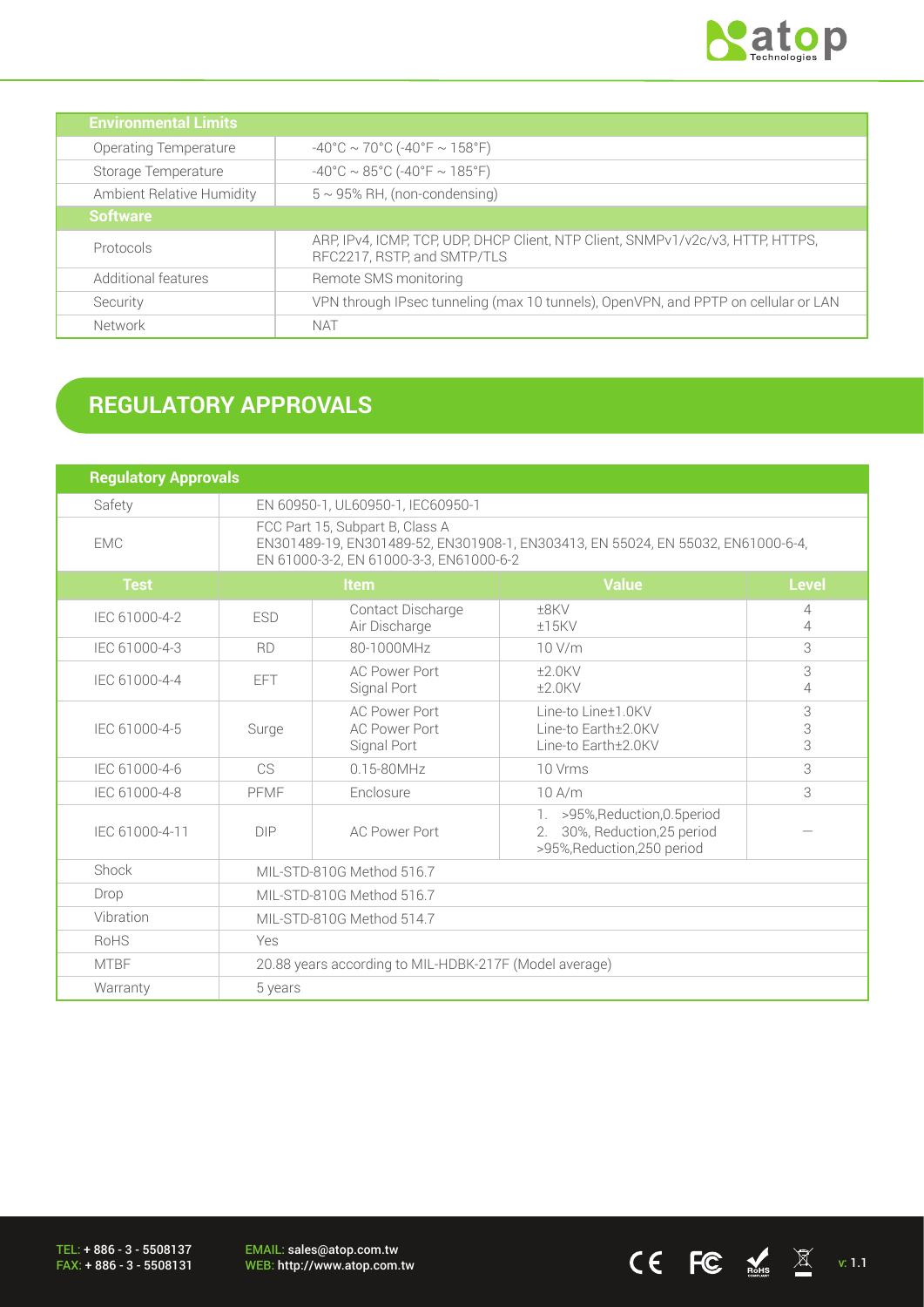

# **ORDERING INFORMATION**

| <b>Hardware</b>        |                                                                                         |
|------------------------|-----------------------------------------------------------------------------------------|
| PG5901B-D3G-US         | Ind. Cellular Protocol Gateway with 1 Serial port, DB9, 3G, US                          |
| PG5901B-IO-D3G-US      | Ind. Cellular Protocol Gateway with 1 Serial port, TB14, 3G, 2 DI, 2 DO, US             |
| PG5901B-IO-D3G-GPS-US  | Ind. Cellular Protocol Gateway with 1 Serial port, TB14, 3G, 2 DI, 2 DO, GPS, US        |
| <b>PG5901B-4G-US</b>   | Ind. Cellular Protocol Gateway with 1 Serial port, DB9, 4G, US                          |
| PG5901B-IO-4G-US       | Ind. Cellular Protocol Gateway with 1 Serial port, TB14, 4G, 2 DI, 2 DO, US             |
| PG5901B-IO-4G-GPS-US   | Ind. Cellular Protocol Gateway with 1 Serial port, TB14, 4G, 2 DI, 2 DO, GPS, US        |
| PG5901B-4G-B-US        | Ind. Cellular Protocol Gateway with 1 Serial port, DB9,4G, Internal battery, US         |
| PG5901B-IO-4G-B-US     | Ind. Cellular Protocol Gateway with 1 Serial port, TB14,4G,2DI,2DO,Pwr Bank, US         |
| PG5901B-IO-4G-GPS-B-US | Ind. Cellular Protocol Gateway with 1 Serial port, TB14,4G,2DI,2DO,GPS,Pwr Bank,US      |
| PG5901B-D3G-EU         | Ind. Cellular Protocol Gateway with 1 Serial port, DB9, 3G, EU                          |
| PG5901B-IO-D3G-EU      | Ind. Cellular Protocol Gateway with 1 Serial port, TB14, 3G, 2 DI, 2 DO, EU             |
| PG5901B-IO-D3G-GPS-EU  | Ind. Cellular Protocol Gateway with 1 Serial port, TB14, 3G, 2 DI, 2 DO, GPS, EU        |
| <b>PG5901B-4G-EU</b>   | Ind. Cellular Protocol Gateway with 1 Serial port, DB9, 4G, EU                          |
| PG5901B-IO-4G-EU       | Ind. Cellular Protocol Gateway with 1 Serial port, TB14, 4G, 2 DI, 2 DO, EU             |
| PG5901B-IO-4G-GPS-EU   | Ind. Cellular Protocol Gateway with 1 Serial port, TB14, 4G, 2 DI, 2 DO, GPS, EU        |
| PG5901B-4G-B-EU        | Ind. Cellular Protocol Gateway with 1 Serial port, DB9,4G, Internal Battery, EU         |
| PG5901B-IO-4G-B-EU     | Ind. Cellular Protocol Gateway with 1 Serial port, TB14, 4G, 2DI, 2DO, Pwr Bank, EU     |
| PG5901B-IO-4G-GPS-B-EU | Ind. Cellular Protocol Gateway with 1 Serial port, TB14, 4G, 2DI, 2DO, GPS, Pw Bank, EU |

| <b>Optional Accessories</b> |                    |                                                                                          |
|-----------------------------|--------------------|------------------------------------------------------------------------------------------|
| <b>Model Name</b>           | <b>Part Number</b> | <b>Description</b>                                                                       |
| UN315-1212(US-Y) LV6        | 50500151120003G    | Y-Type (5.08 mm) power adaptor, 100-240VAC input,<br>1.25A @ 12VDC output, US plug, LV6. |
| UNE315-1212(EU-Y)LV6        | 50500151120013G    | Y-Type (5.08 mm) power adaptor, 100-240VAC input,<br>1.25A @ 12VDC output, EU plug, LV6. |
| ADP-DB9(F)-TB5              | 59906231G          | Female DB9 to Female 3.81mm TB5 Converter                                                |
| WMK-315-Black               | 70100000000050G    | Black Aluminum Wall Mount Kit                                                            |

| <b>Protocols</b> |                                                                  |
|------------------|------------------------------------------------------------------|
| 04ES-01SM        | IEC 60870-5-104 Ethernet Server to IEC 60870-5-101 Serial Master |
| 04ES-03SM        | IEC 60870-5-104 Ethernet Server to IEC 60870-5-103 Serial Master |
| 04ES-50EC        | IEC 60870-5-104 Ethernet Server to IEC 61850 Ethernet Client     |
| 04ES-DNEC        | IEC 60870-5-104 Ethernet Server to DNP3 Ethernet Client          |
| 04FS-DNSM        | IEC 60870-5-104 Ethernet Server to DNP3 Serial Master            |
| 04ES-MBEC        | IEC 60870-5-104 Ethernet Server to Modbus Ethernet Client        |
| 04ES-MBSM        | IEC 60870-5-104 Ethernet Server to Modbus Serial Master          |
| 50ES-01SM        | IEC 61850 Ethernet Server to IEC 60870-5-101 Serial Master       |
| 50ES-03SM        | IEC 61850 Ethernet Server to IEC 60870-5-103 Serial Master       |
| 50ES-04EC        | IEC 61850 Ethernet Server to IEC 60870-5-104 Ethernet Client     |

TEL: + 886 - 3 - 5508137 FAX: + 886 - 3 - 5508131